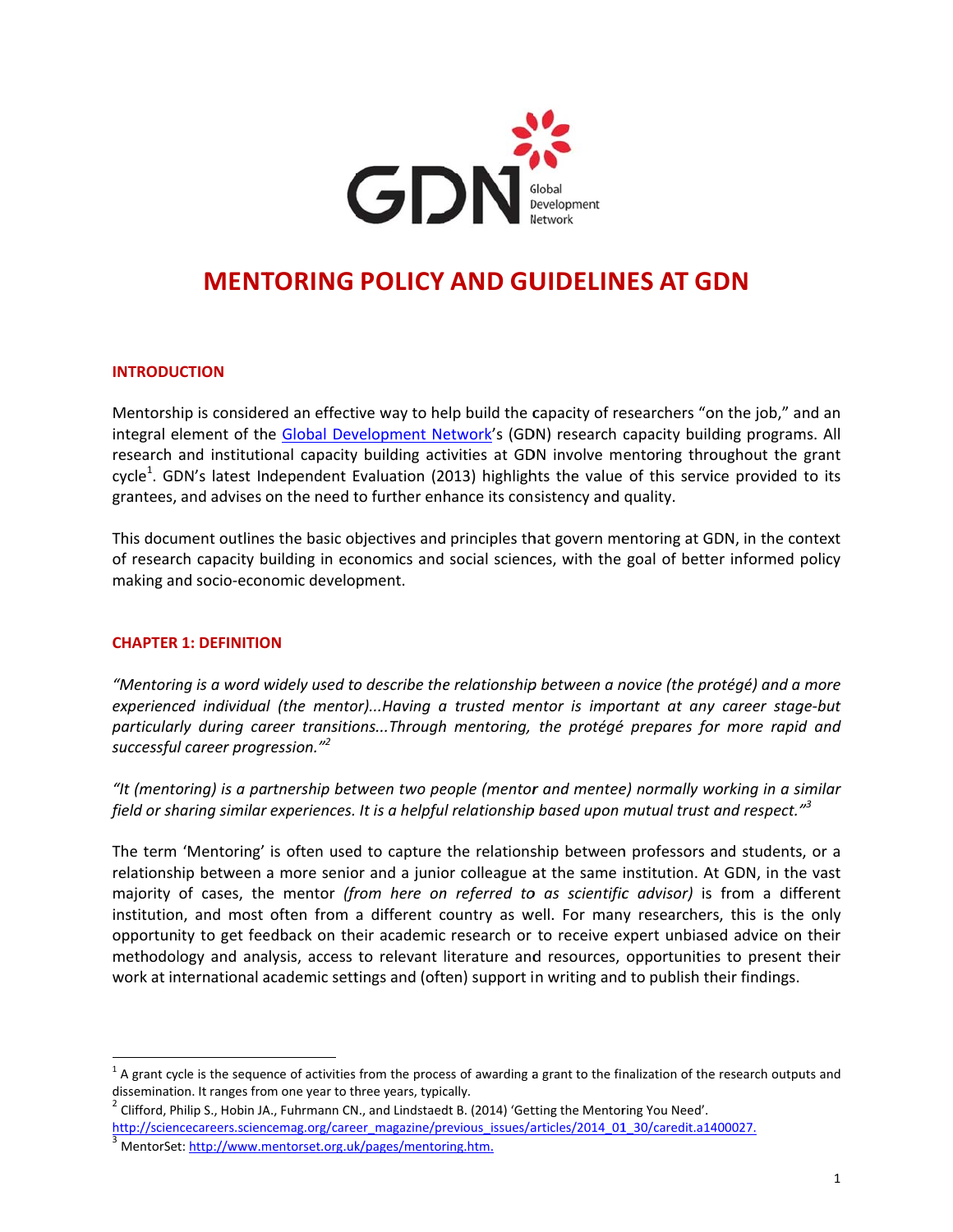For GDN programs, mentoring is done in the context of a funded research project, for its duration. In other words, it is an association of the scientific advisor and the grantee during the hands‐on research process under a specific grant.

## **CHAPTER 2: MENTORING APPROACH AT GDN**

GDN's experience with mentoring has shown that engagement of a scientific advisor has helped early career researchers gain a solid research foundation and enhance their skills, in many cases learn "how to write" better, synthesize information or extract the most important findings. This is evident in the various (independent) GDN program evaluations and assessments that clearly indicate the value‐ addition of the mentoring process to research capacity building. The key is for this to happen as early as possible, once a grant is issued.

Over the years, with the implementation and evaluation of various projects and activities, GDN's approach towards mentoring has also evolved. The 'traditional' mentorship model, where a researcher or research team is linked with a scientific advisor who provides continuous guidance, support and direction through the research study, has been supplemented with additional interventions. For instance, opportunities to improve research proposals even before the final selection of grant recipients through expert guidance received at dedicated training workshops have helped researchers improve their capabilities and knowledge in a particular field, without formally being a part of GDN programs. Furthermore, peer‐learning has helped weaker grantees progress during the course of their study, by sharing different approaches to overcome data constraints, or clearly define their research questions and the underlying framework of analysis. Such learning opportunities have strengthened GDN's research capacity building programs, ensuring that the stronger grantees take on the role of advisors for the weaker ones, increasing their own skills and capacities. This is done both at workshops and outside them, through bilateral visits. Additionally, intensive training during workshops on new research methods or analytical tools has often been used as a complement to the ongoing mentoring process.<sup>4</sup> Research communication strategies and tools have been included in these training workshops, with hands-on guidance to produce policy briefs, web write-ups, press releases or '2-minute elevator speeches.'

In line with the recommendation of the recently held Independent Evaluation, GDN is in the process of enhancing and increasing the role of the scientific advisors, to even guide and support grantees in getting their research published at the end of the grant cycle. This is being done through multiple ways, from including training sessions on publications in the workshops, to extending the mentorship agreement beyond the end of the grant per se to assist with the publication of the research, or to provide opportunities for the grantees to co-author with their scientific advisor, wherever possible.

#### **CHAPTER 3: PROFILE OF A SCIENTIFIC ADVISOR AT GDN**

At GDN, a scientific advisor is someone who:

- Is committed to GDN's research capacity building mission and objectives;
- Has relevant mentoring skills such as providing constructive feedback and coaching, is prompt in responding to queries, is approachable, supportive, motivational, inspirational, encouraging and challenging;

<sup>4</sup> For instance, under *the Strengthening Institutions to Improve Public Expenditure Accountability* Global Research Project, through annual global training workshops research teams were trained each year on a new analytical tool, such as program budgeting analysis, benefit incidence analysis, cost-effectiveness analysis or policy simulations.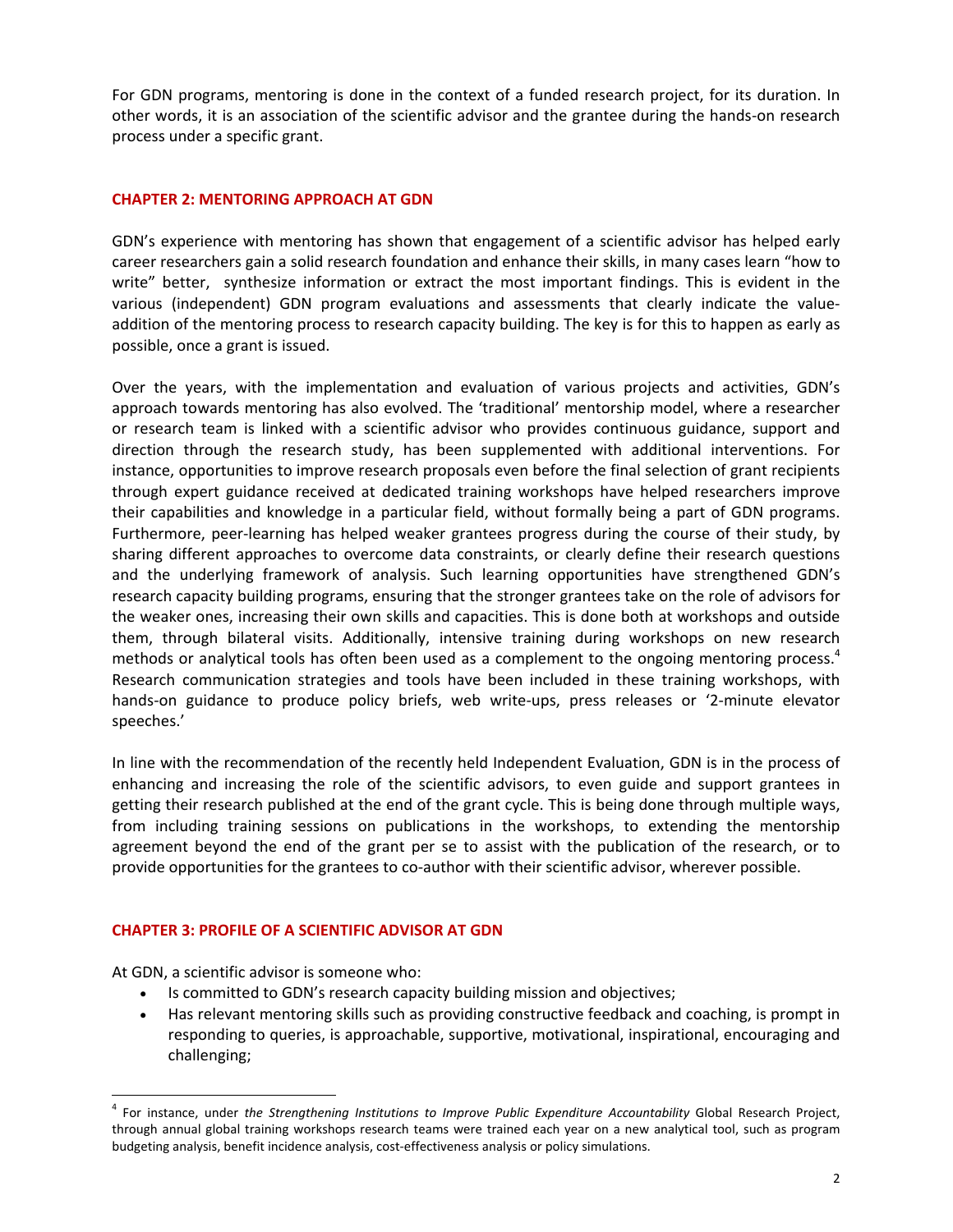- Has previous experience in supervising researcher(s)/research team(s) or graduate students;
- Has demonstrated academic research track record in the subject/topic (through previous publications and research projects, grants, thematic and geographical expertise);
- Has a broad set of skills and general working knowledge in the social sciences and economics (especially relevant for multidisciplinary teams). Can provide guidance, even if the topic is not fully aligned to her/his area of interest;
- Regards compliance with research ethical values and original work as paramount and guide the grantees on research ethics;
- Can connect academia to practice and has experience in engaging with both domains;
- Can support the grantee(s) in publishing research findings at the end of the grant cycle;
- Is proactive and interested in the grantee's research, including their research environment;
- Is open to unexpected developments in the country of implementation and corresponding revisions to the research plan if needed;
- Has the ability to travel and attend GDN‐sponsored site visits, workshops and events.

Based on their involvement (level, duration, number of grantees mentored), GDN provides an honorarium to the scientific advisors. Furthermore, scientific advisors are compensated for their time and travel to workshops/events/site‐visits organized by GDN.

## **CHAPTER 4: ROLES AND RESPONSIBILITIES: SCIENTIFIC ADVISOR, GRANTEE, GDN**

## **4.1 Scientific Advisor**

At GDN, a scientific advisor is expected to guide and support the grantees (researcher or research teams) at all stages of their research cycle, from revising and sharpening the research questions and design, to assessing the policy relevance of the research, to the production and quality control of the final outputs as well as the dissemination of the research results. During this process, scientific advisors are also expected to discuss any potential ethical issues surrounding the research proposal with their mentees and, where possible, to provide support towards the academic publication of outputs.

Specifically, a scientific advisor is expected to perform the following roles:

- To provide professional guidance and supervision to the grantees; inputs and suggestions to ensure feasibility, coherence and policy relevance of the research question(s), conceptual framework, research design, methodology and scope of the study;
- To support the grantees in strengthening the theoretical perspective and enhancing knowledge of available literature; to provide the grantees with suggestions and sources on relevant data;
- Where relevant, to support the grantees in integrating the country studies in order to produce a truly comparative inter‐regional/cross‐country research study;
- To guide the grantees in conducting research ethically and responsibly, in accordance with international norms and principles, and abiding by national laws;
- Where possible, to guide the grantees in their publication efforts and guide them in this process;
- Where possible, to assist the grantee to develop professional networks.

The responsibilities of a scientific advisor include:

- Verifying that the research results are of good quality, by reviewing and commenting on all (draft and final) reports submitted by the grantees;
- Ensuring that regular communication is maintained with GDN on the research progress and the kind of hands-on training the grantees could benefit from or additional support they may require;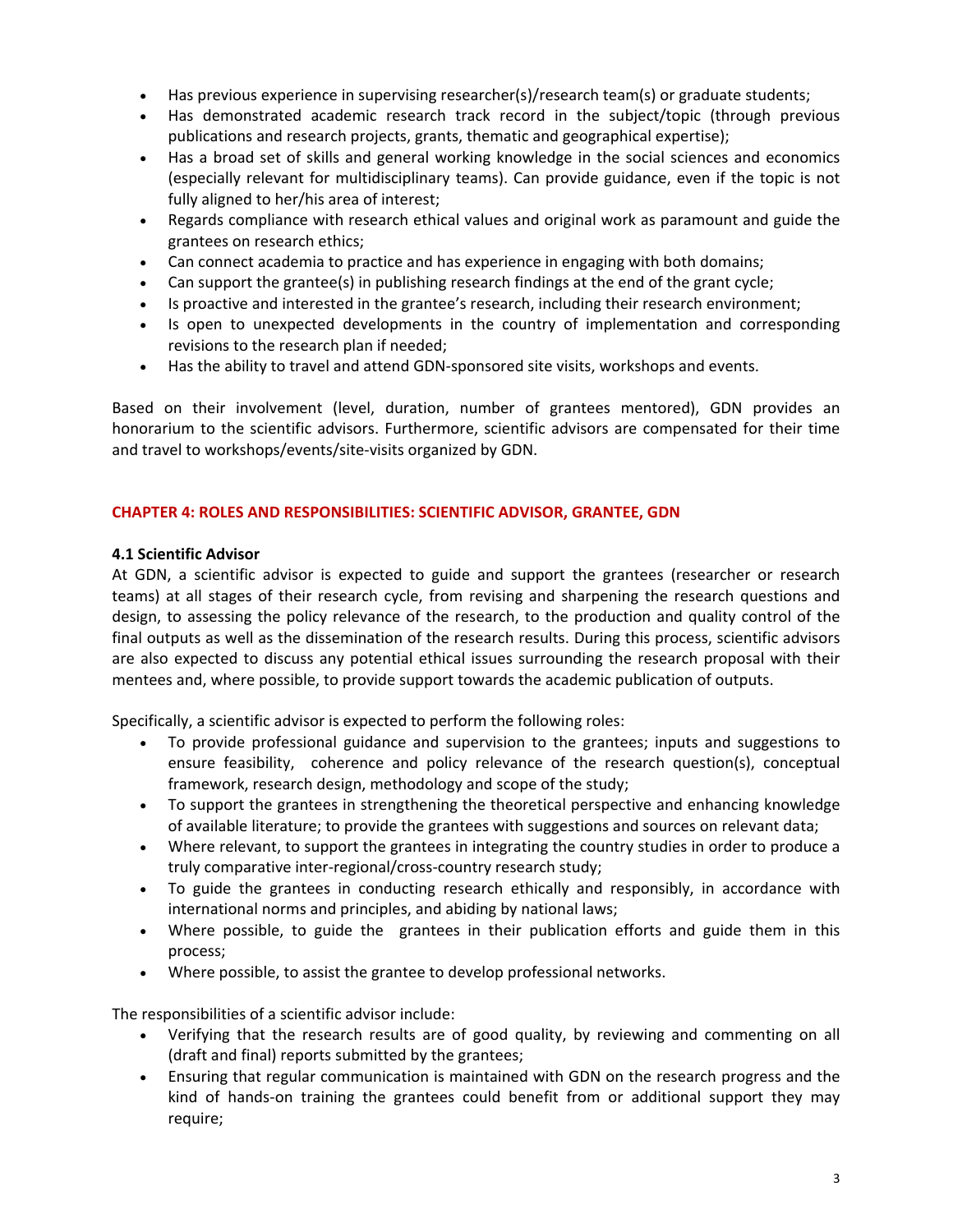- Maintaining regular communication (at least once a month and not always prompted by GDN) with the grantees. GDN must be included in all grantee-scientific advisor communications;
- Notifying GDN in case the grantee is unresponsive or uncommitted;
- Participating in workshops/events/site visits/team meetings, if and when required (expenses covered separately by GDN);
- Informing GDN immediately if for some reason s/he cannot carry out the assignment. In which case, the scientific advisor is responsible for providing alternate suggestions/solutions.

# **4.2 Grantee**

GDN expects its grantees to work closely with their assigned scientific advisor throughout the grant cycle, to maintain an open and receptive approach to the advice received from the scientific advisor, respond to comments and suggestions in a professional manner and to adapt the research study accordingly when appropriate or feasible.

Specifically, a grantee is expected to perform the following role:

- To undertake and manage the research study in an ethical and financially viable manner;
- To apply best efforts and show greatest rigor in following research plans, collecting and processing data, and analyzing results;
- To maintain a good working relation with the scientific advisor and GDN;
- To seek advice and maintain an open and receptive attitude to the feedback and advice given by the scientific advisor and GDN.

The responsibilities of a grantee include:

- Holding regular communications (at least once a month, not always via GDN) with the scientific advisor to discuss their research progress and provide written updates (via email or reports) to the scientific advisor. GDN must be included in all grantee‐ scientific advisor communications;
- Preparing in advance for all scheduled meetings (virtual and face-to-face), and provide reading materials and updates in advance;
- Providing a formal response to the scientific advisor's feedback, even if certain suggestions are not feasible;
- Approaching the scientific advisor and GDN as soon as s/he encounters a challenge that hinders their research progress;
- Being sensitive to the time invested by the scientific advisor and GDN
- Having a genuine interest in their own professional growth.

# **4.3 GDN**

GDN is expected to systematically involve scientific advisors during the course of its programs. GDN must ensure that the grantee‐scientific advisor pairing is adequate, based on the research context, grantee's needs and relevant experience of the scientific advisor. GDN's relationship with the scientific advisor and the grantee is mandated by the grant agreement and enforced through its mediums of communications. GDN is also expected to ensure that the grantee‐scientific advisor relationship is smooth and continuous. Additionally, through its various baseline and mid-term program evaluations, GDN is expected to ensure that the support provided meets the needs of the grantee during the course of the study.

Specifically, GDN is expected to perform the following role:

- To undertake a needs‐assessment of the grantee in relation to the research study;
- Based on this assessment, identify the best suited scientific advisor and pair her/him with the grantee at the very onset of the research.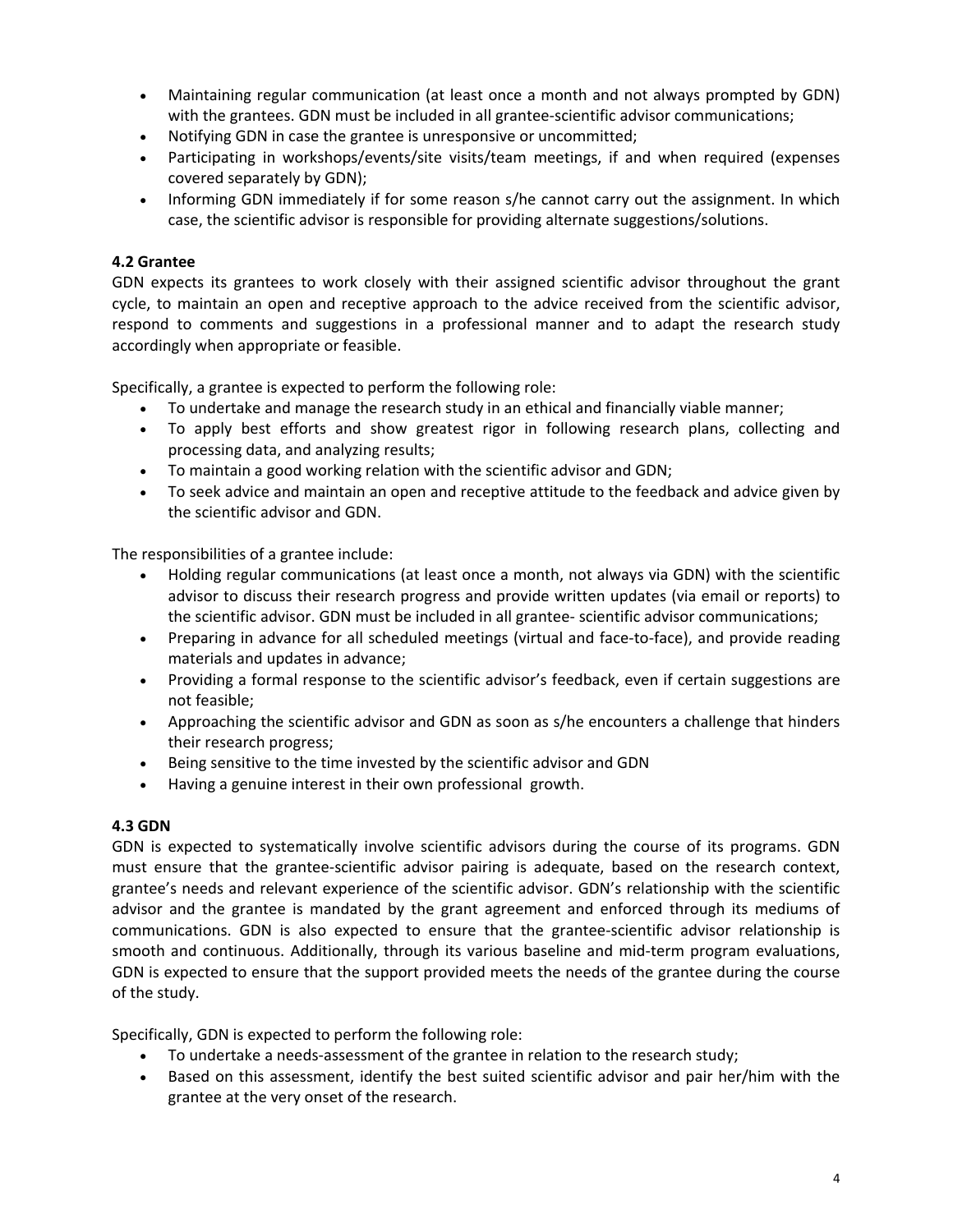GDN's responsibilities include:

- To coordinate the relationship between the scientific advisor and the grantee, and act as a moderator between the scientific advisor and the grantee;
- To provide guidance on the overall research and mentoring process;
- To ensure that the scientific advisor and the grantee have a clear understanding of the intensity and time investment required for each program, the various expectations from the scientific advisor and the grantee;
- To ensure regular communications (through conference calls, Skype, email communications, and if possible face‐to‐face meetings during workshops and site visits) between the scientific advisor and the grantee;
- To ensure that the grantee provides a formal response to the scientific advisor's feedback, even if certain suggestions are not feasible;
- To ensure that the funds for the research and mentoring process are utilized in a relevant and feasible manner;
- Based on the suggestions received from the scientific advisor, grantee or the evaluation reports, to tailor the support provided and adjust the program goals as required.

# **CHAPTER 5: HOW DOES MENTORING WORK IN PRACTICE AT GDN?**

## **5.1 How is a scientific advisor identified?**

Under the GDN programs, a scientific advisor is engaged at the very onset of the research phase, when the research question and associated methodological approach are being defined. Even in cases of multidisciplinary research studies, GDN insists on a well‐defined research question with a clear methodological approach as a prerequisite of research quality.

GDN identifies its scientific advisor as follows:

- As its thematic areas of focus are well-recognized, GDN engages a panel of experts for each area/theme from the beginning of the activity/project. These experts are involved in the overall conceptualization and design of the project. Once the grantees are selected, GDN mobilizes (some of) these experts as scientific advisor for the selected research studies. This ensures greater ownership and dedication for the GDN project as a whole;
- The project's/program's Steering or Scientific Committee (responsible for the overall direction of the project/program) makes recommendations for potential scientific advisors;
- A scientific advisor could also be selected in consultation with the grantee research team. This ensures that the grantees receive a scientific advisor whom they are familiar and comfortable with, who can guide them to fulfill specific gaps that they foresee during the course of their research study. The flip-side to this is that the grantees may not always know their needs and research gaps. In such cases, GDN 'vets' the scientific advisors to ensure that they meet the requirements of the GDN project as a whole, and the grantee research study in particular.

GDN is in the process of setting-up a database for scientific advisors and potential resource persons, which will be updated periodically. This database will further help GDN identify resource persons and advisors based on the needs of a grantee.

## **5.2 How is a scientific advisor paired with a grantee?**

GDN recognizes that each grantee has unique needs. Matching grantee needs with a scientific advisor who is committed to capacity building *(key)* and who has the willingness and availability to work with the grantee is critical. There are many ways of pairing scientific advisor with grantees. Three such examples are given below:

• One-on-one mentoring: A scientific advisor is paired with a grantee (researcher or research team) after an assessment of the capacity needs and the study's research focus;